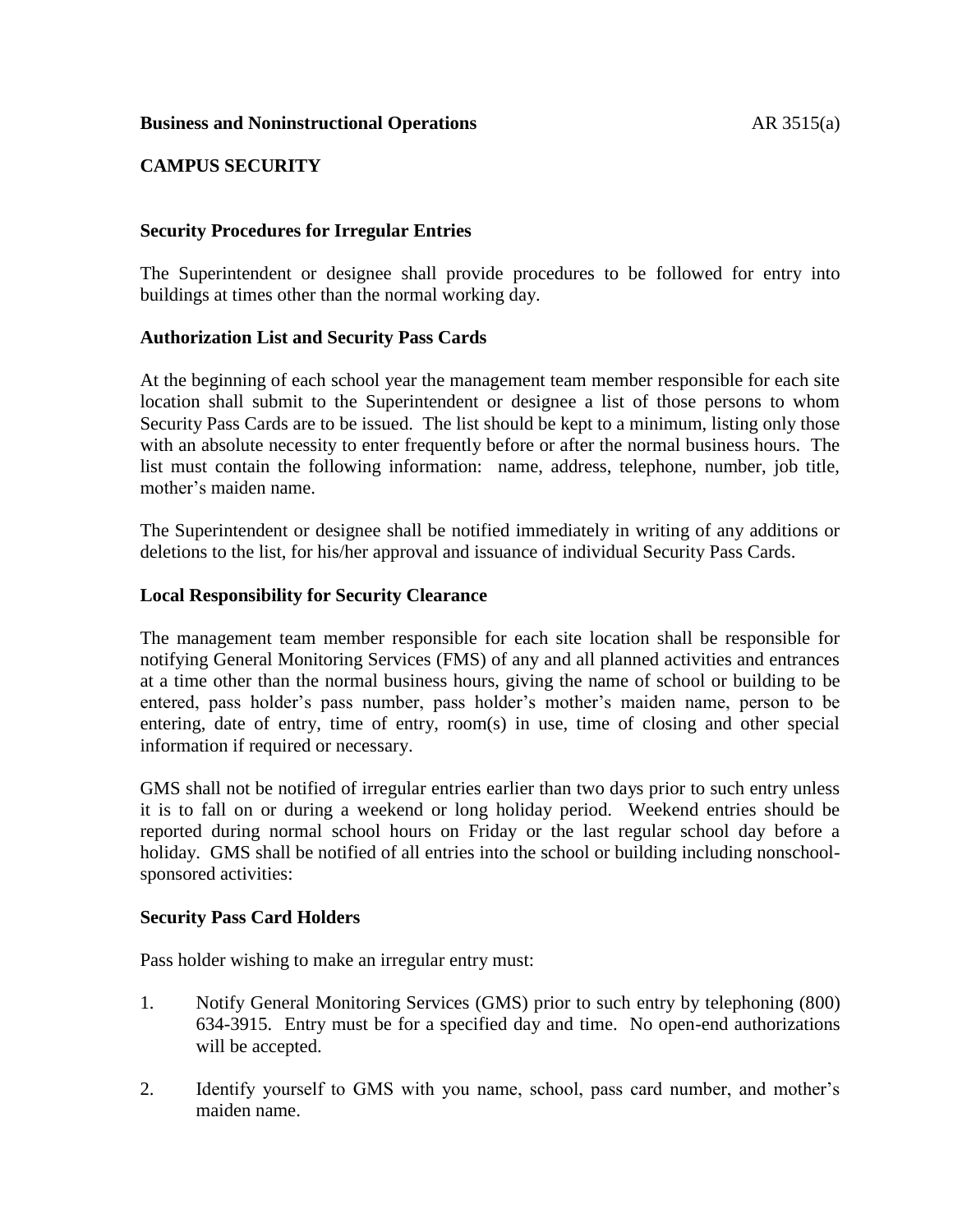- 3. Indicate the exact area to be entered, time of entry and time of departure. You must leave at the time you have been cleared for or request an extension from GMS.
- 4. Enter only the area that you have indicated to GMS. Entrance into another area requires further clearance by GMS.
- 5. If your entry time is delayed longer than 15 minutes, it is necessary to call GMS immediately by school or public phone to inform them of the new time.
- 6. When you are ready to leave, it is your responsibility to see that all areas used by you are properly secured and that the gates are locked as you leave. GMS should be notified that you are leaving by school phone or the nearest off-campus public phone. The alarm is not reactivated until GMS receives your exit call.

### **Nonpass Card holders**

Personnel not holding a valid Security Pass Card and requiring entry into an alarm-protected area of the district must arrange such entry through the management team member responsible for the site location in advance of such entry. The management team member should be notified during normal school hours. It is the responsibility of the management team member to notify GMS of any and all planned entries during off hours. This applies to school activities and entry by nonpass card holders. GMS has been instructed not to accept authorization for entry and/or school activities from custodians. Custodians are not to allow teachers into classrooms or school officer during off hours unless said person has been cleared by the principal and GMS has been notified.

- 1. Persons entering and having been previously cleared by the management team member responsible for the site location, and having a record on file with GMS, must call GMS prior to entry and give the approximate time of arrival and entry. Call can be made from home or if driving time is longer than 15 minutes somewhere outside the school. Any entry without proper notification will result in school security personnel being dispatched and a written report made to the Assistant Superintendent and management team member responsible for the site location.
- 2. Prior to leaving, be certain that all areas used have been properly secured and all gates locked. GMS must be notified of your leaving. Until you have done this, the alarm system will be off on the area for which you were cleared. Until the alarm is reactivated, you are responsible for the protection of the area. If no phone is available on school property, the call should be made from the nearest off-campus phone.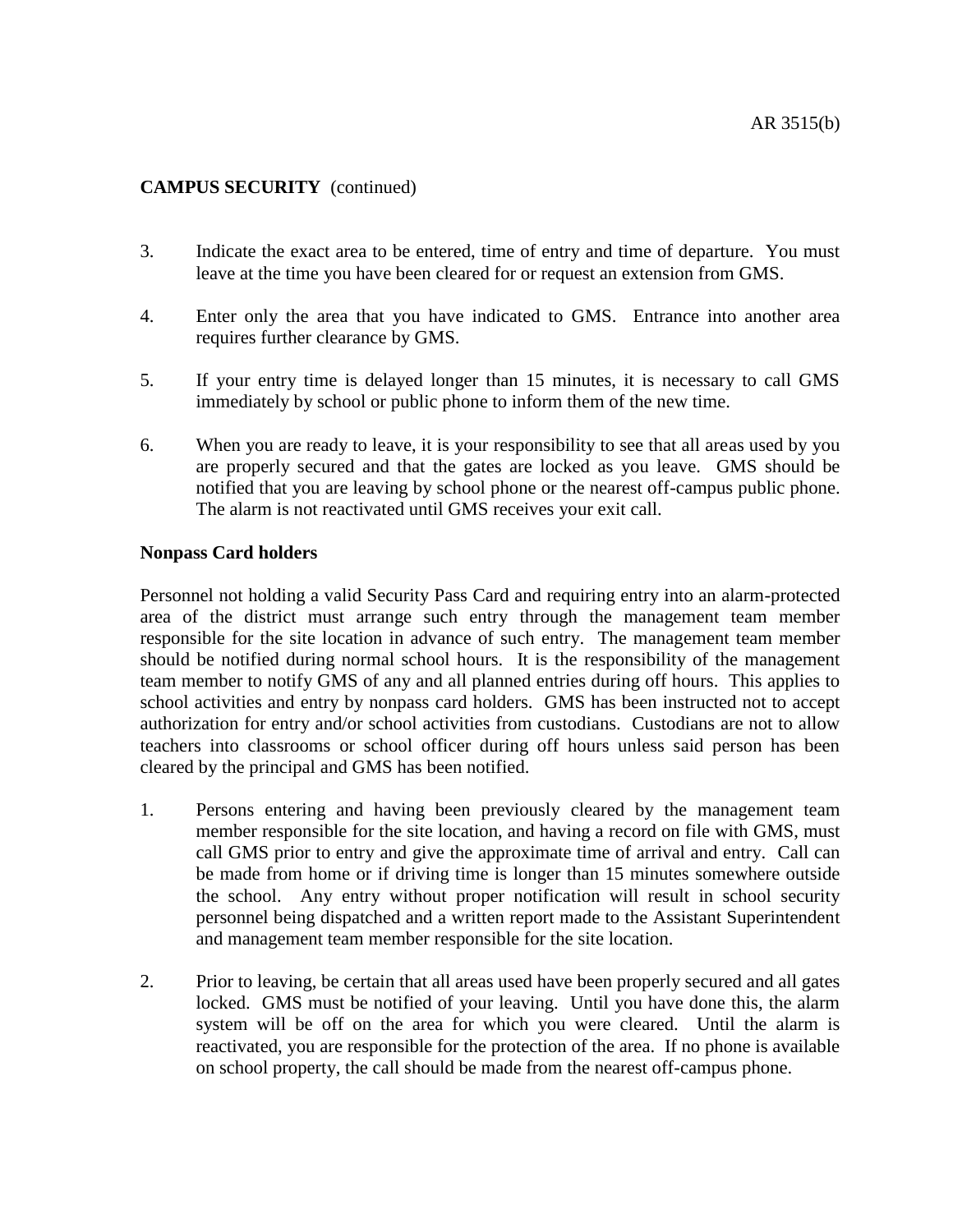### **Violation of Irregular Entry Procedures**

All violations of irregular entry procedures will be reported to the Superintendent or designee and the management team member involved. Security passes are subject to revocation for repeated violations of security procedures. Nonpass card holders may be denied future clearance for entry except during normal working hours. Such revocations may be temporary or permanent depending on the severity and number of violations.

#### **False Alarms**

Any person causing a false alarm or causing one to be reported to the police authority of GMS is subject to a fine, imprisonment or both. Persons causing false alarms are subject to civil action in cases where there is damage to property or injury to persons responding to such false alarms and subject to further penalty for violation of legal statutes.

#### **Issuance of keys**

The Superintendent or designee, in cooperation with management team members responsible for the site locations, shall establish procedures for the recording of the issuance, distribution, duplication, and return of all keys within a building site.

The Governing Board is fully committed to preventing violence and crime on school grounds. The Superintendent and staff shall strictly enforce all Board policies related to crime, campus disturbances, campus intruders, student safety, student conduct and student discipline.

*(cf. 3515.2 – Intruders on Campus) (cf. 4158/4258/4358 – Employee Security) (cf. Students Expelled from Other Districts) (cf. 5131 – Student Conduct) (cf. 5131.4 – Campus Disturbances) (cf. 5131.5 – Vandalism) (cf. 5131.6 – Alcohol and Other Drugs) (cf. 5131.7 – Weapons and Dangerous Instruments) (cf. 5136 – Gangs) (cf. 5141.4 – Child Abuse and Neglect) (cf. 5142 – Student Safety) (cf. 5144 – Discipline) (cf. 5144.1 – Suspension and Expulsion/Due Process) (cf. 6114 – Emergencies and Disaster Preparedness Plan)*

The Superintendent or designee shall establish procedures for securing records and funds and for protecting buildings against vandalism and burglary during non-business hours. The Superintendent or designee also shall investigate ways that school grounds can be made more secure.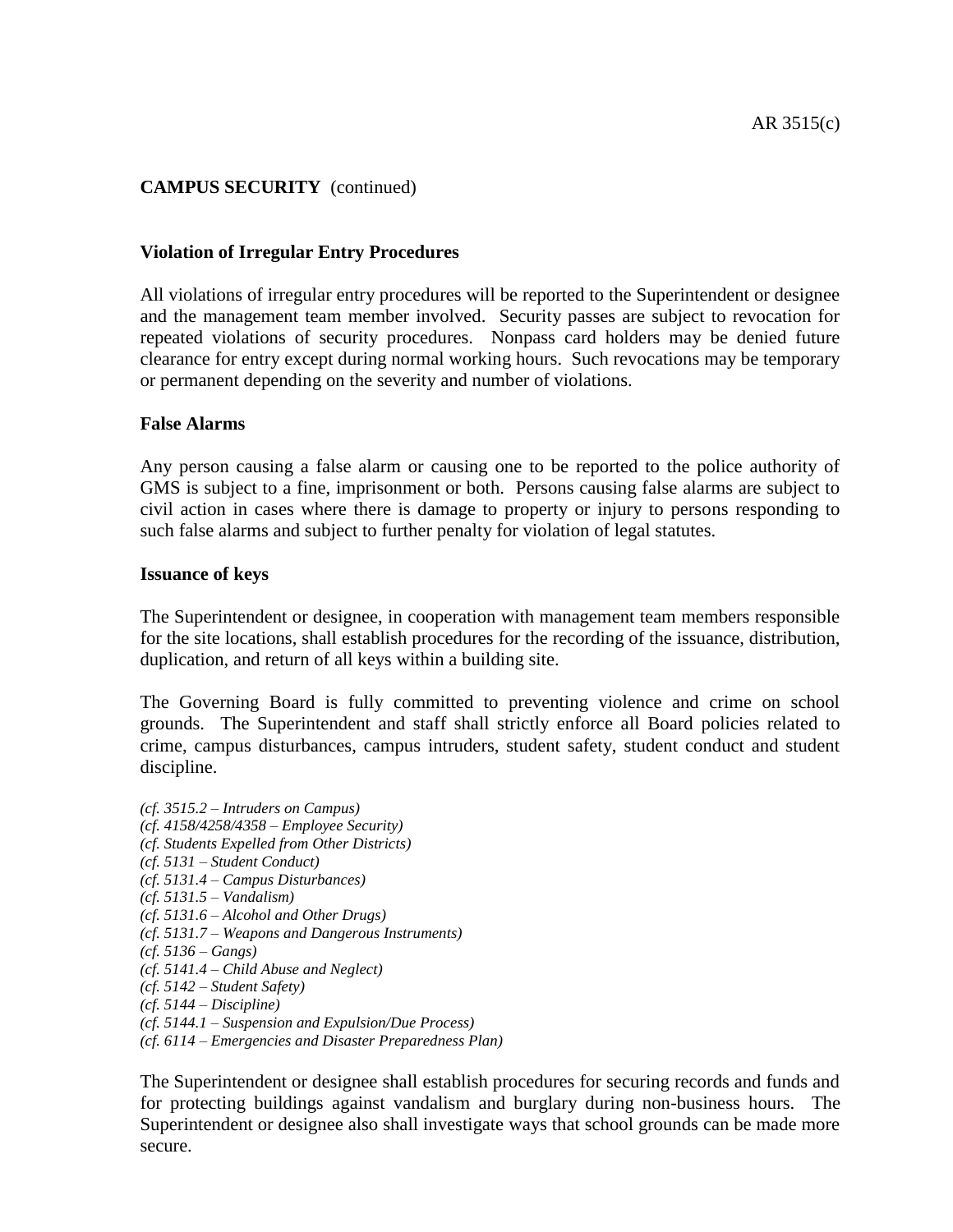The Superintendent or designee shall arrange for law enforcement authorities or school security staff to regularly monitor security around the perimeter of all district schools to prevent outsiders from entering school grounds.

The principal of each school shall ensure that his/her school has a comprehensive school safety plan which includes strategies for preventing crime and violence on school premises. The Board encourages principals to solicit the participation of local law enforcement agencies, staff, parents/guardians, and students in the development of these plans.

### **Video and Surveillance**

The Board believes that reasonable use of surveillance cameras will help the district achieve its goals for campus security. In consultation with relevant staff and safety committee, the Superintendent or designee shall identify appropriate locations for the placement of surveillance cameras. Cameras shall not be placed in areas where students, staff, or community members have a reasonable expectation of privacy. Any cameras used by the school district will not have audio capabilities.

## **Signage and Notification**

Prior to the operation of the surveillance system, the Superintendent or designee shall ensure that signs are posted at conspicuous locations at affected school buildings and grounds. These signs shall inform students, staff, and visitors that surveillance may occur and shall state whether the district's system is actively monitored by school personnel. The Superintendent or designee shall also provide prior written notice to students and parents/guardians about the district's surveillance system, including the locations where surveillance may occur, explaining that the recordings may be used in disciplinary proceedings, and that matters captured by the camera may be referred to local law enforcement, as appropriate.

*(cf. 5144 – Discipline) (cf. 5144.1 – Suspension and Expulsion/Due Process)*

#### **Camera Placement**

The security camera system is installed in public areas only. These areas include school grounds, athletic areas, exterior entrances, or exits to school buildings and large gathering spaces such as classroom corridors, athletic fields, and main entries.

Restrooms, changing rooms, private offices, nurse's offices, and locker rooms are excluded from security camera use.

Security camera usage is prohibited in any space where there is a reasonable expectation for privacy.